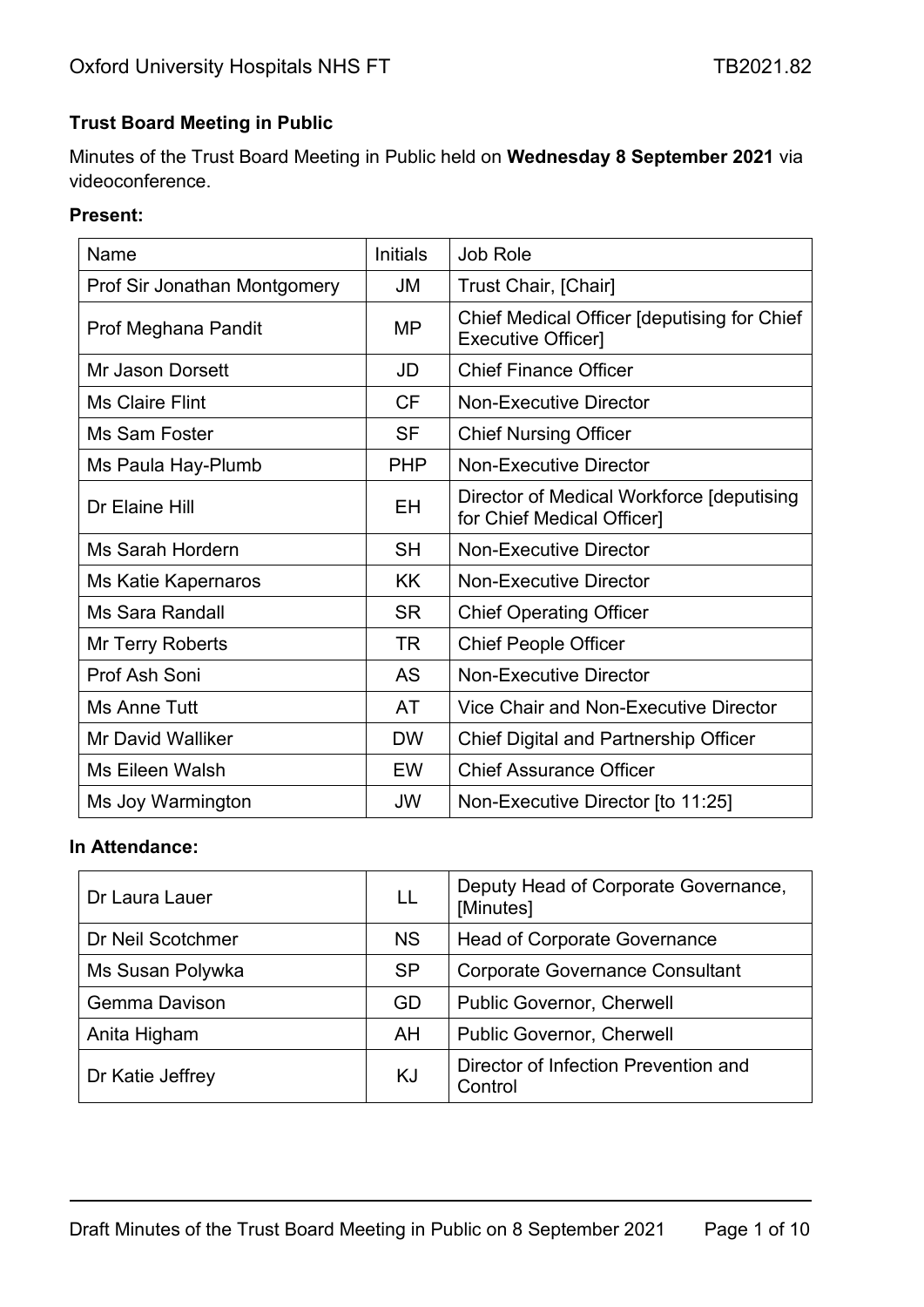## **Apologies:**

| Dr Bruno Holthof           | <b>RH</b> | <b>Chief Executive Officer</b> |
|----------------------------|-----------|--------------------------------|
| <b>Prof Tony Schapira</b>  | TS.       | Non-Executive Director         |
| <b>Prof Gavin Screaton</b> | GS        | Non-Executive Director         |

## **TB21/08/01 Welcome, Apologies and Declarations of Interest**

- 1. Apologies were received and deputy arrangements noted as above.
- 2. The Chair welcomed members of the Council of Governors, observing as part of their statutory and constitutional responsibilities.
- 3. It was noted that meetings would continue virtually while Covid visiting restrictions remained; the situation would be kept under review.
- 4. The Chair declared that he had accepted a Visiting Professorship in Bioethics Governance at the University of Oxford.
- 5. The Vice-Chair declared an interest as a trustee of Oxford Hospitals Charity.

## **TB21/08/02 Minutes of the Meeting Held on 14 July 2021 [TB2021.63]**

6. Subject to correction of a minor typographical error, the minutes were accepted as a true and accurate record of the meeting.

## **TB21/08/03 Matters Arising and Review of the Action Log**

#### Staff Perspective [TB21/07/04]

7. The Chair invited the Chief People Officer (CPO) to update the Board. Three areas of action were ongoing:

a. *Support for Staff member* The CPO and Chief Nursing Officer (CNO) had met with the individual; psychological support was being provided.

b. *Issues raised - casework* The staff member had indicated their preferred route for progressing their complaint.

c. *Issues raised – organisational actions* Further details were provided in the Combined Equality Standards Report (TB2021.69); anti-racism training was being considered and the intention was to embed Equality, Diversity and Inclusion in all Trust training.

- 8. The CPO reported positive interaction with the Trust's BAME network. Work was ongoing with the network to co-create solutions and to ensure issues were escalated through support systems.
- 9. It was noted that complaints might continue to increase and could be considered an indication of increasing confidence by staff in the process.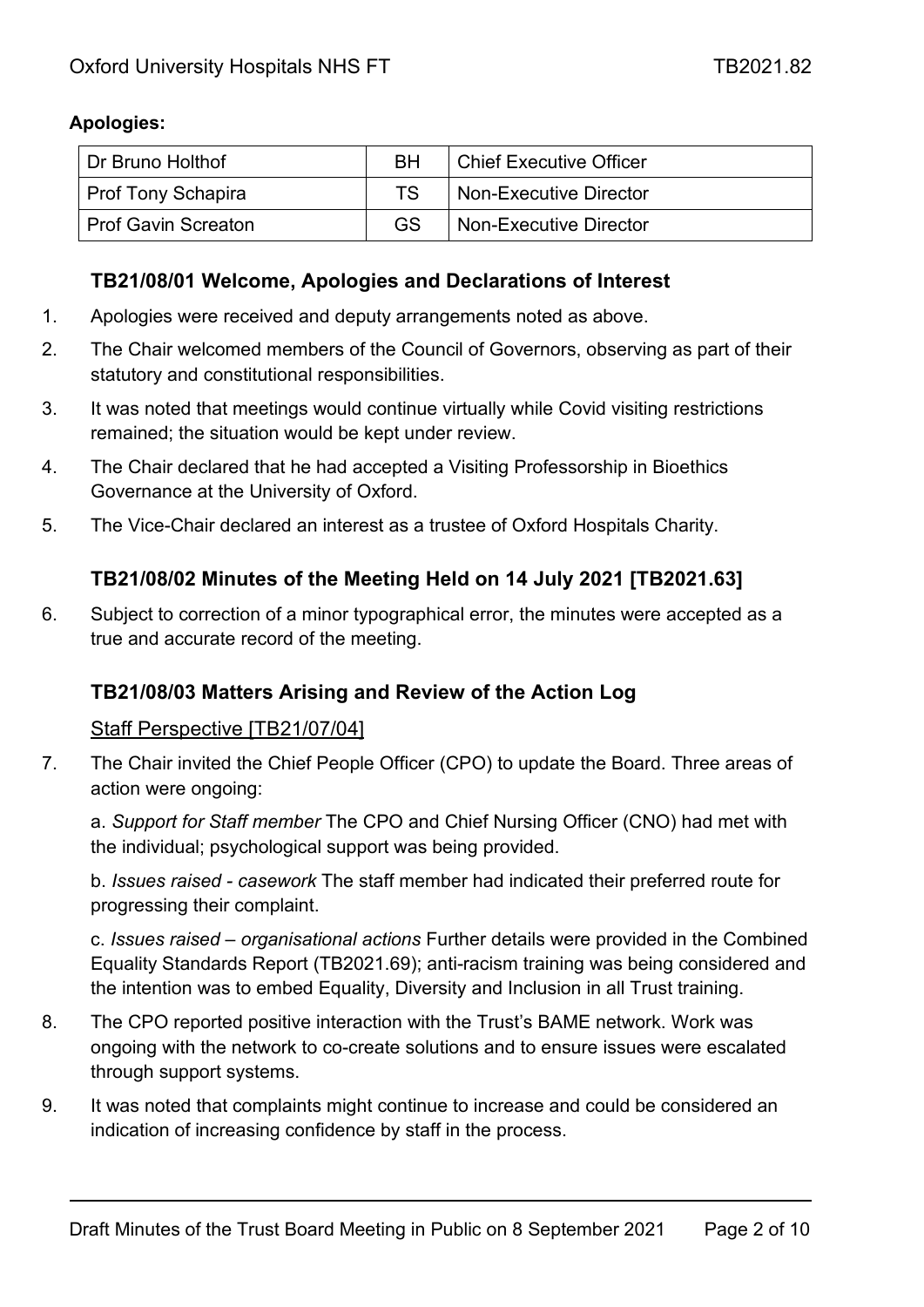## Action Log

10. There were no open items for discussion.

## **TB21/08/04 Chair's Business**

- 11. The Chair thanked the Vice-Chair for her leadership while he was on leave.
- 12. An announcement on Integrated Care System (ICS) Chairs was expected; Board members would be notified. The appointment of Chairs was a significant step in formalising the role of ICSs.
- 13. The Board would discuss Freedom to Speak Up at its next meeting; the Chair drew attention to the level of candid comment received and thanked those involved in facilitating productive and helpful sessions with a wide range of staff. He also thanked Ms Polywka for coordinating this work.

# **TB21/08/05 Chief Executive's Report [TB2021.64]**

- 14. The Chief Medical Officer (CMO) delivered the report in the absence of the Chief Executive Officer. She thanked non-clinical and clinical colleagues for their work and dedication during the ongoing pandemic.
- 15. The CMO updated the Board on the number of Covid patients in the John Radcliffe and Horton General Hospitals. There were no plans to change the Trust's policies on visitors, mask-wearing or social distancing on its sites; the only exceptions were for maternity and end-of-life cases.
- 16. The Trust had worked effectively with system partners to manage the current shortage of blood tubes.
- 17. The Board noted the contents of the Chief Executive Officer's written report.

# **TB21/08/06 Patient Perspective [TB2021.65]**

- 18. The CNO presented the report which told the stories of two patients and two staff members. She explained that, as a nationally-recognised centre, the Oxford Fetal and Maternal Medicine Unit (FMMU) was subject to increased demand for its specialist multidisciplinary service.
- 19. The capacity issues raised in the report would be addressed by a review of maternity pathways and services in the Trust – Silver Star, LOTUS, Birth Afterthoughts – to develop appropriate plans.
- 20. The quality of the interaction between patient and clinician was an important factor in patient experience. In caring for women and babies with complex medical needs, FMMU staff showed compassion, empathy and a desire for continuous improvement – there was an active learning culture which translated into change for the benefit of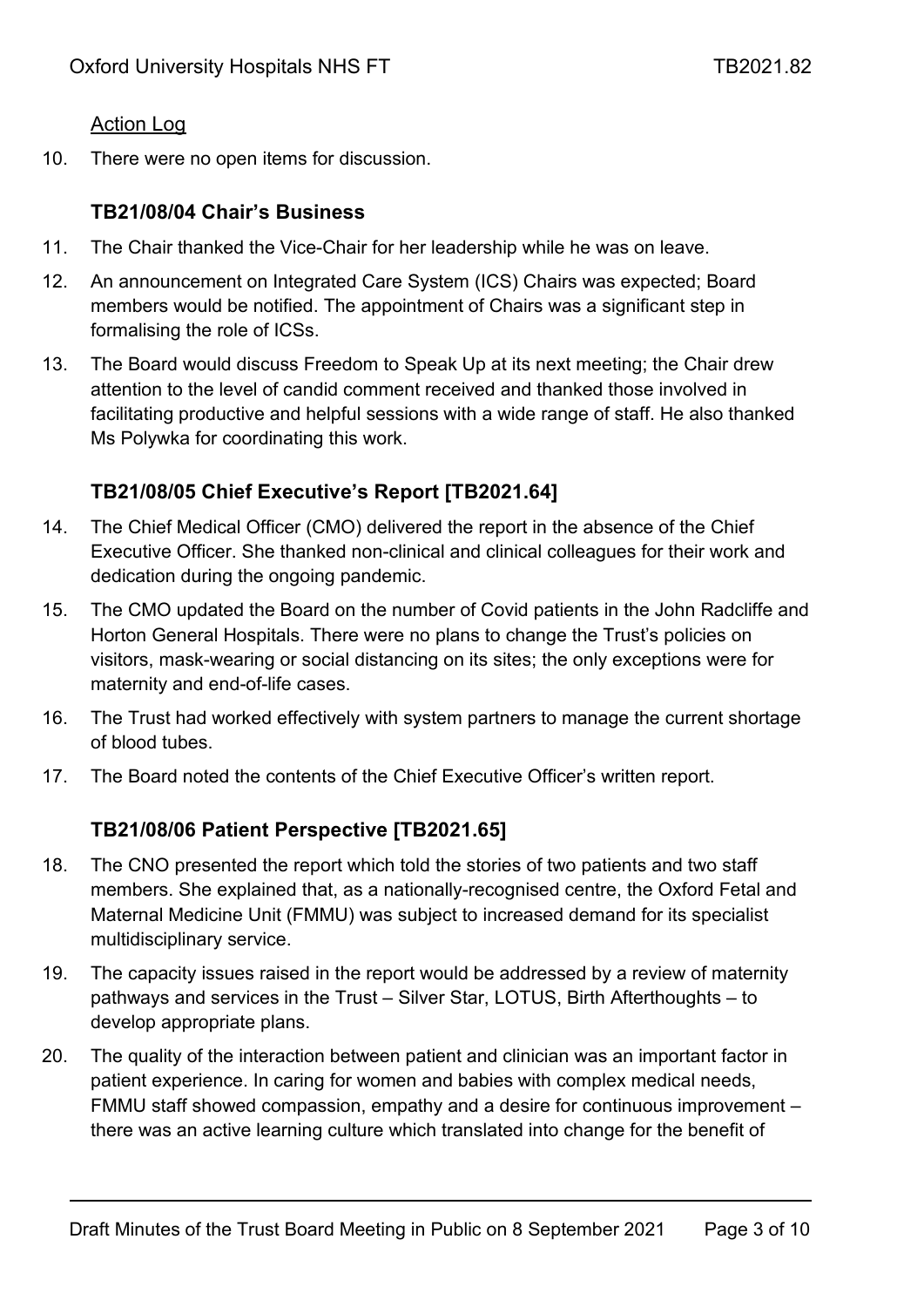patients. This was recognised in the recent Care Quality Commission (CQC) inspection.

- 21. Socio-economic deprivation, ethnicity and age were all factors which affected risk. Board members wished to understand the local versus the national aspects of the service as headline reporting did not provide sufficient visibility. The Board requested that maternity reporting be reformulated to give a clear line of sight across the whole of the Trust's services.
- **ACTION:** CNO to clarify the local/national breakdown of maternity service use.

CNO to develop maternity reporting template for future Board meetings.

- 22. Members of the Board recorded their thanks to the FMMU team for their excellent service and to the two mothers who shared their experiences.
- 23. The Board noted the report.

## **TB21/08/07 Integrated Performance Report M4 [TB2021.66]**

- 24. Following review and discussion, Board members requested changes to the format of the Integrated Performance Report (IPR):
	- a. Inclusion of a dashboard, summarising key financial risks along with best- and worse-case scenarios and mitigations;
	- b. Addition of pre-Covid benchmarking data to enable the Board to assess progress toward the Trust's pre-Covid state;
	- c. Separation of weekday/weekend data for medicines reconciliation.

**ACTION:** Director of Assurance to liaise with IPR team to make these changes with the support of the Chief Medical Officer and Chief Finance Officer.

- 25. The figures in relation to medicines reconciliation were highlighted. It was clarified that compliance was not consistent between weekdays and weekends, primarily due to staffing issues. A business case had been drafted to address this.
- 26. While no moderate or greater harm had been reported, the Board expressed concern about the discrepancy and requested that the IAC focus on this area.

**ACTION:** CMO to brief IAC on figures for medicines reconciliation and plans to increase compliance.

- 27. It was recognised that the pandemic had brought increased pressures across the system. The data for safeguarding, training, waiting times and length of stay was highlighted.
- 28. The Board was assured that the figures in the IPR were not final and that safeguarding training compliance was at a higher level than presented in the report. Challenges remained due to lack of capacity in the system to support children and adults with mental health needs.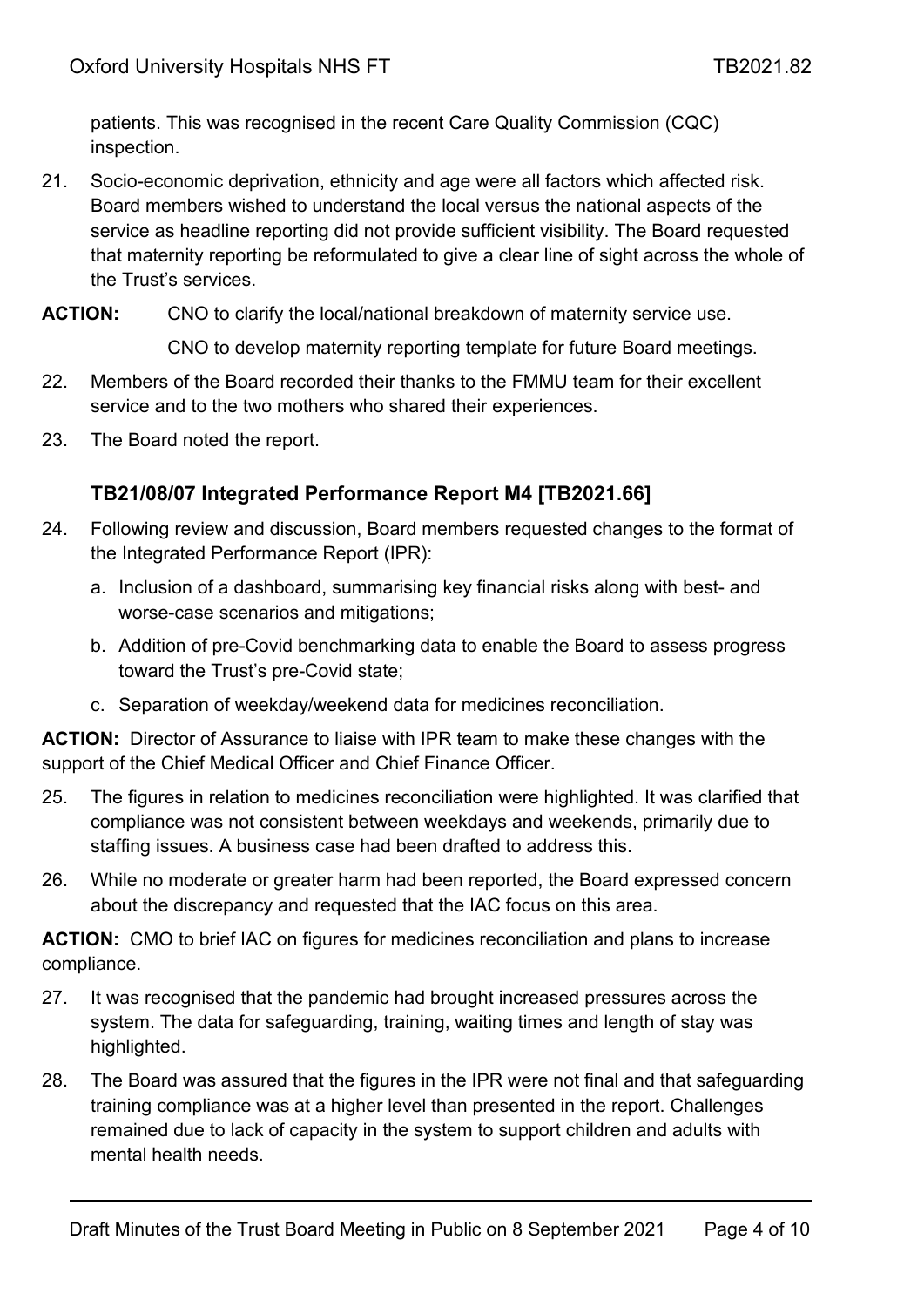- 29. It was reported to the Board that the Trust's new training hub was fully operational; actions were being taken to ensure appraisals were appropriately recorded and to help staff use the training hub effectively.
- 30. Board members queried whether the actions being taken in relation to emergency department patient waiting times and length of stay were having an impact. The Board was updated on current actions being taken at divisional, Trust and system level.
- 31. The Board felt that IAC should be given the opportunity to conduct further analysis of the trends and the plans in place.
- 32. Uncertainties regarding the level of funding for the second half of the financial year remained, with a wide range of outcomes still possible. The CFO was attending a meeting later in the week which might provide some clarity.

#### **ACTION:** CFO to provide a briefing note to the Board following the meeting of NHS CFOs.

*Post-meeting note: a note was circulated to the Board on 21 September 2021.*

- 33. Board members sought further information on staff absence and staff recruitment.
- 34. The CPO updated the Board on the numbers of staff on long-term sick leave; the largest proportion of long-term absence was for mental health with relatively few staff suffering long Covid. Support needs of staff were being addressed through the Recover, Readjustment and Reintegration Programme (R3P) and the introduction of wellbeing conversations. Partnership working with Occupational Health to address barriers was ongoing.
- 35. The Board was updated on plans to recruit staff for the Critical Care Centre. The first tranche of recruitment had commenced. The Trust was taking care to recruit staff at clinical grades B6 and above in a way that did not destabilise the staff complement in Buckinghamshire, Oxfordshire and Berkshire West ICS.

# **TB21/08/08 Horton General Hospital Health Infrastructure Programme Expression of Interest [TB2021.67]**

- 36. The Board remained committed to securing investment for the Horton General Hospital (HGH) site and to working on the development of services with the communities it served.
- 37. The Chair reminded members of the previous unsuccessful submission of an Expression of Interest (EoI) for Health Infrastructure Programme funding. A second round – for eight hospitals – was announced in mid-July 2021, with applications due in early September. This truncated timescale over the summer period affected the amount of stakeholder engagement that could be undertaken.
- 38. It was confirmed that the contents of the EoI did not differ materially from plans already discussed with stakeholders. The Health Overview and Scrutiny Committee had sent comments and confirmed their support for submission of the EoI.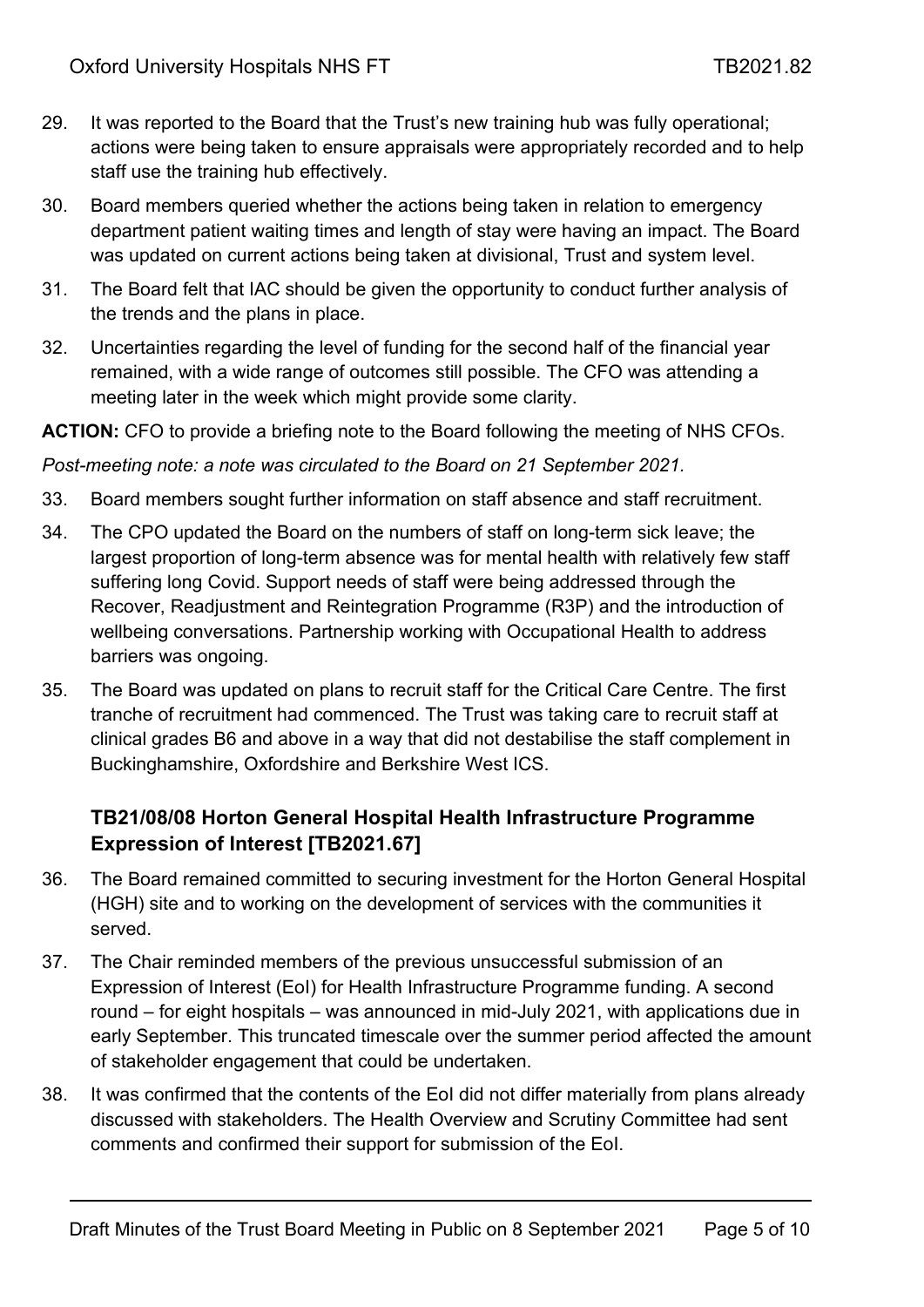- 39. Investment Committee had reviewed the EoI and expressed confidence in the budget and the build plan.
- 40. A decision on EoIs was expected in the autumn; if successful, a full bid would need to be submitted in spring 2022. During this period, the proposal would continue to be developed with stakeholders to create a compelling case for support.
- 41. Board members recognised the importance of this initiative and the work that had got the Trust to this point. It was an exciting proposal, but success was not guaranteed.
- 42. The Board approved the recommendation from Investment Committee to proceed with the submission of the Expression of Interest.

## **TB21/08/09 Financial Governance Review Report [TB2021.68]**

- 43. The Board had approved the report at its July 2021 meeting. The Chair invited the Chief Finance Officer (CFO) to present the proposal regarding the approval, management and assurance in relation to the Trust's action plan.
- 44. The CFO informed the Board that the Report was publicly available, had been shared with the Council of Governors and discussed by their Performance, Workforce and Finance Committee. It will also be discussed by the Council of Governors at their next meeting.
- 45. The summary action plan presented did not yet incorporate feedback from the Integrated Assurance Committee (IAC).
- 46. Board members considered the Trust Management Executive (TME) to be the appropriate body to oversee the implementation of the action plan. They agreed that IAC should monitor the implementation and provide assurance to the Board.
- 47. The Board approved the proposal to delegate to IAC review and approval of the detailed action plan; that TME should oversee the implementation of the action plan; and TME should report progress to IAC which will obtain assurance on behalf of the Board.

## **TB21/08/10 Combined Equality Standards Report 2021 [TB2021.69]** *JW left the meeting during discussion of this item.*

- 48. The Board reiterated its commitment to improving the experience of Trust staff.
- 49. The CPO outlined system-related improvements data analysis, clearer processes and some cultural initiatives – leadership training – introduced to help identify and tackle discrimination. As an example, EDI elements had been incorporated into Clinical Director training.
- 50. Board members encouraged the Trust to be aspirational and innovative in its approach to this important cultural change. The CPO confirmed that a positive and supportive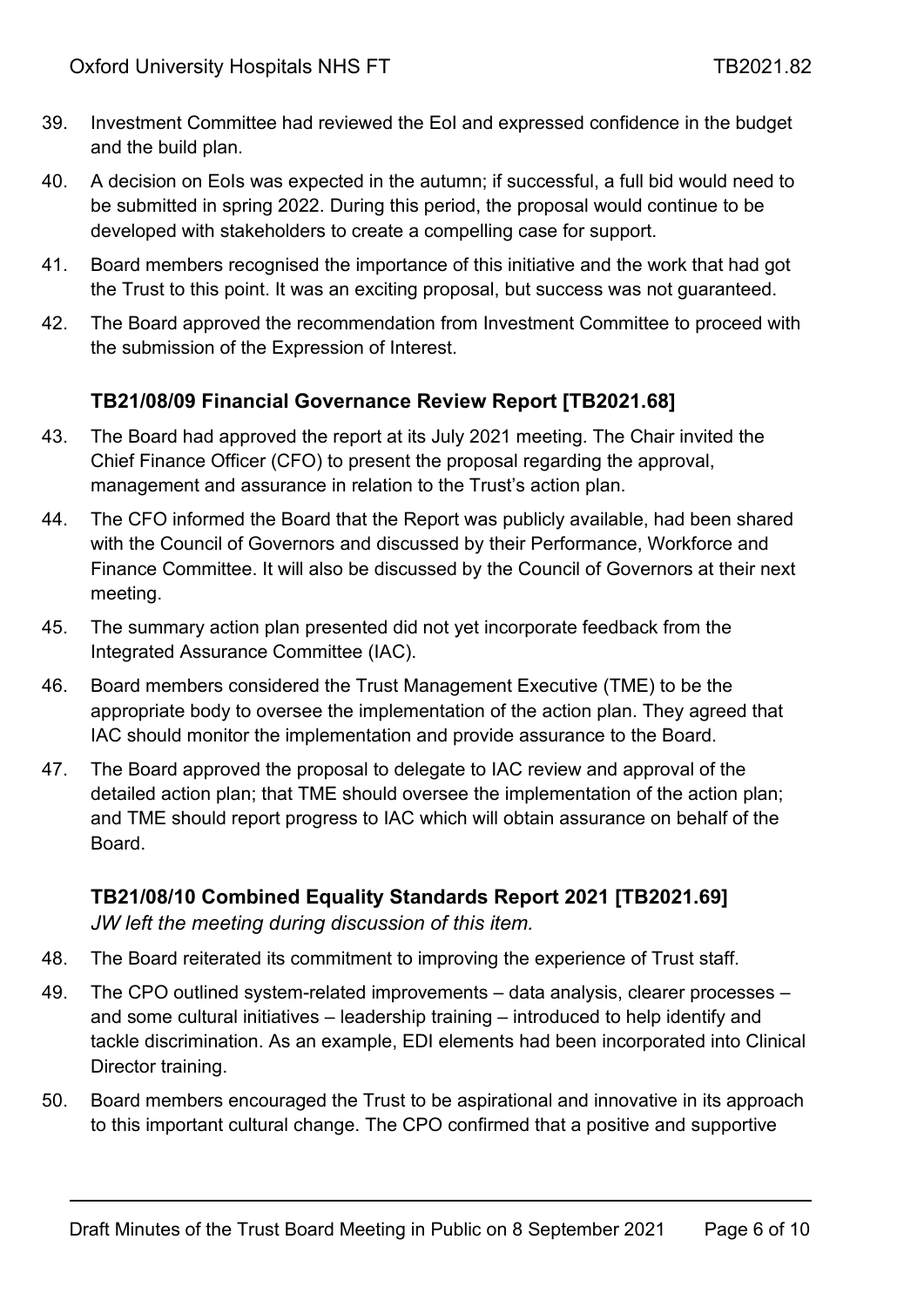environment was the goal but having trusted, robust and clear processes to enable appropriate escalation underpinned this.

- 51. Members noted that a central fund to support reasonable adjustments for staff with a disability was proposed but queried an apparent disconnect with figures in the report and the numbers of staff indicating a disability in the staff survey. It was observed that the report did not indicate numbers of staff who had become disabled while at work.
- 52. The CPO clarified that the report was prepared to conform with NHS Standard Contract and statutory requirements, but all protected characteristics were monitored for emerging issues.
- 53. The role of staff networks and the wellbeing support offered to staff network leads was discussed as these groups had an important role to play in building trust, signposting and supporting staff. As part of the Freedom to Speak Up (FtSU) work, staff network leads had been asked to identify barriers to reporting.
- 54. Executive sponsors of staff networks were also encouraged to work together to ensure staff networks had a consistent approach.
- 55. The role of the wellbeing lead was clarified. This was a fixed-term post, funded by the OUH Charity, to build capability and capacity in staff networks.
- 56. The Board also noted that a Medical Workforce Race Equality Standard had been introduced for the first time and had highlighted significant issues that would require consideration by the Trust.
- 57. The Board noted the report and actions.

# **TB21/08/11 CQC Maternity Report [TB2021.70]**

- 58. The Chair reminded the Board that the inspection had been prompted by a whistleblowing concern. Had the inspection not taken place, there is strong evidence that the Trust would have surfaced concerns via FtSU and this was an encouraging development. The Trust Board's maternity lead, Professor Schapira, had been fully involved and kept up to date.
- 59. The Chief Assurance Officer presented the paper and noted the impact of the rating on staff, who prided themselves on delivering excellent care. Numbers of patients had not decreased during the pandemic but complexity had increased.
- 60. Members noted the examples of good practice contained in the report as well as the "must" and "should" do actions. Many of these actions were already being implemented and the team was focused on ensuring consistency.
- 61. The Board fully supported the actions being taken and agreed that it was appropriate for the action plan to be monitored via Trust Clinical Governance Committee and TME, with Board assurance from IAC.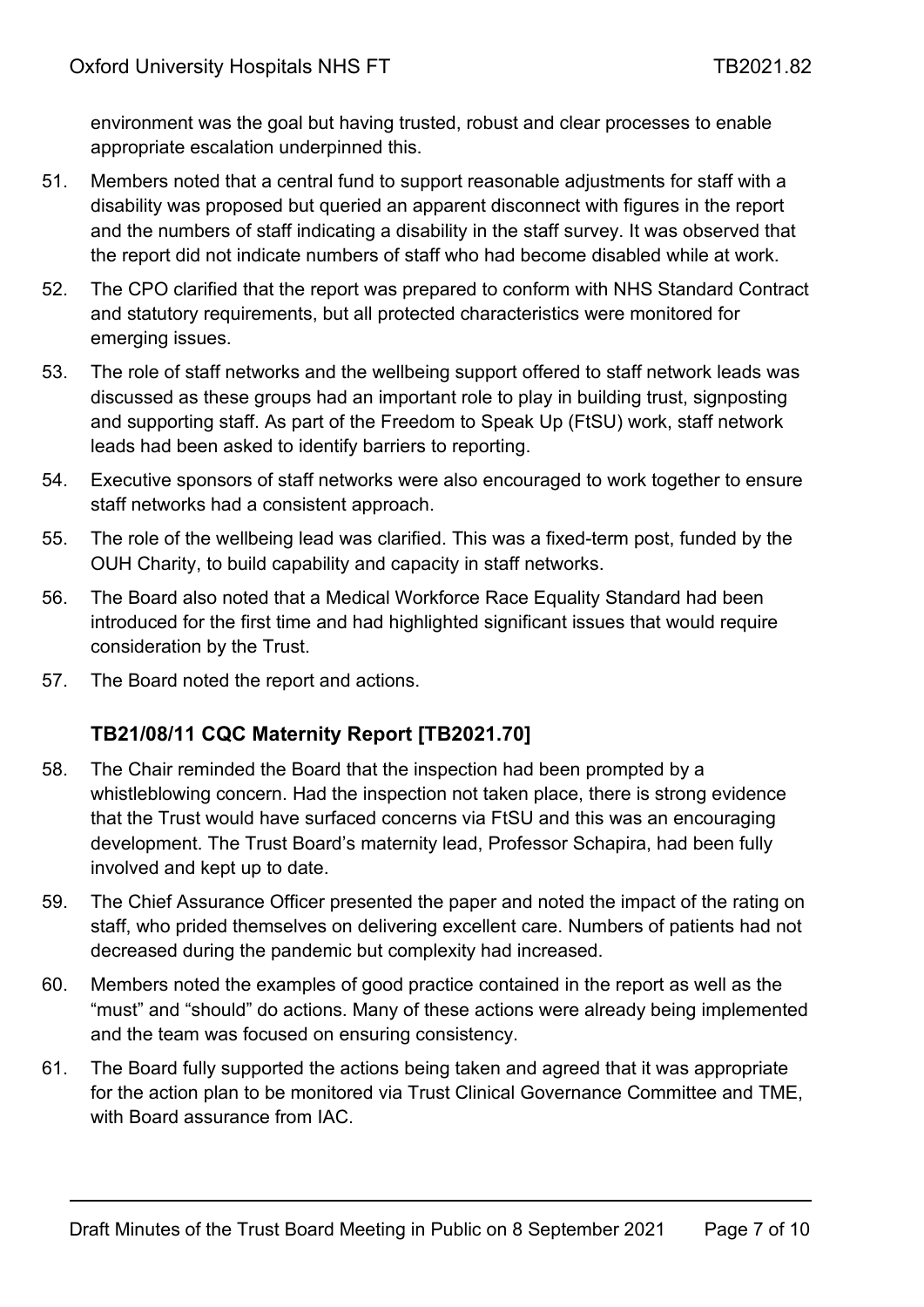# **TB21/08/12 Maternity Incentive Scheme [TB2021.71]**

- 62. The CNO acknowledged the Board's desire for an integrated report; this will be developed when capacity allows.
- 63. The Board considered the evidence to demonstrate full compliance with the 10 Safety Actions. The Trust had met the requirements for Year 3 of the Scheme. There had been significant changes to the 10 Safety Actions for Year 4, including the introduction of a maternity information system to comply with reporting requirements.
- 64. The Board's attention was drawn to staffing levels. Due to unplanned absence, which would normally be accommodated within existing levels, the Chipping Norton and Wantage birth units were not open.
- 65. The Board noted the report and benchmarking data.

# **TB21/08/13 Declarations of Interests, Gifts, Hospitality and Sponsorship Policy [ TB2021.72]**

- 66. The Chief Assurance Officer described the development of the revised policy, which included assessment of sector practice.
- 67. In order to demonstrate compliance, TME had endorsed the plan to procure an electronic solution to submitting, updating and retaining declarations. Procurement would be subject to approval of a business case.
- 68. The Chair noted the importance of compliance.
- 69. The Board approved the revised Declarations of Interests, Gifts, Hospitality and Sponsorship Policy.

# **TB21/08/14 Handling Concerns Related to Conduct, Capability or Health of Medical and Dental Practitioners Procedure [TB2021.73]**

- 70. The CPO confirmed that the proposed revisions had been made to align with national guidance, to modernise terminology, and to take practical circumstances into account in relation to communication.
- 71. The Board approved the Handling Concerns Related to Conduct, Capability or Health of Medical and Dental Practitioners Procedure.

# **TB21/08/15 Proposal to use on the day lateral flow testing (LFT) for patients undergoing local anaesthetic lower GI and ophthalmology day case procedures [TB2021.74]**

72. The CMO outlined the adverse impact of polymerase chain reaction (PCR) testing on Trust day case procedures. The use of on the day lateral flow testing (LFT) was consistent with practice in other local Trusts.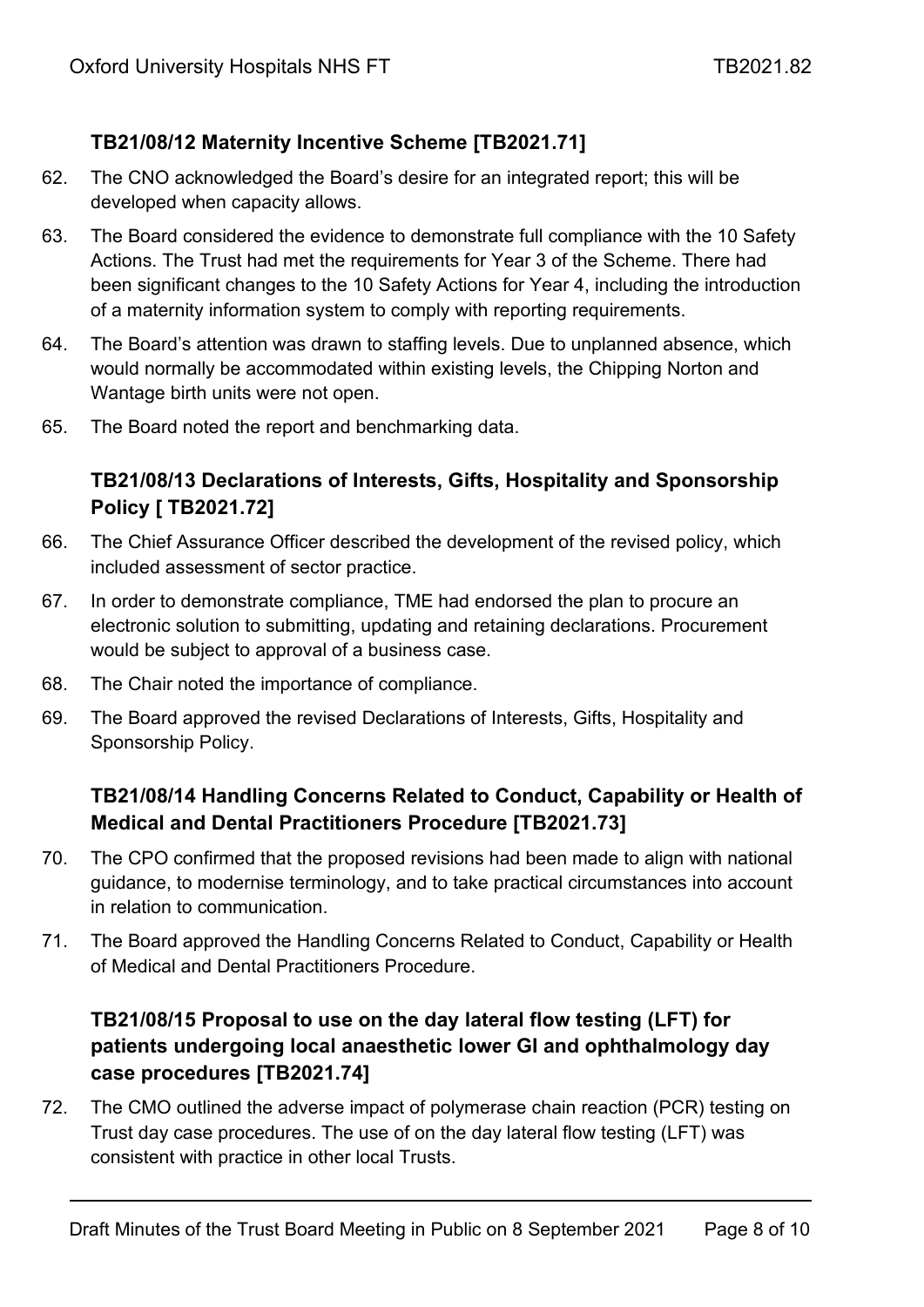- 73. The Board reviewed the scientific evidence. The Director of Infection Prevention and Control informed the Board that the NICE guidance was written July 2020, before vaccines and lateral flow tests had become widely available.
- 74. The CMO assured the Board that other relevant Trust infection prevention and control precautions would remain in place and that the Trust would be able to revert to PCR testing should there be changes in community incidence.
- 75. The Trust approved the derogation from existing national guidance to replace preprocedural Covid-19 PCR with lateral flow testing for certain categories of patients.

## **TB21/08/16 Healthcare Worker Flu Vaccination Self-Assessment 2021-2022 [TB2021.75]**

- 76. The CNO reported that delays in vaccine delivery were not anticipated. Guidance had not yet been received in relation to Covid boosters.
- 77. The Chair asked that Board members publicly endorse the programme by having a flu vaccination when invited by the Trust to do so.
- 78. The Board noted the Healthcare Worker Flu Vaccination Self-Assessment for 2021-22.

## **TB21/08/17 Annual Reports**

#### Adults and Children's Safeguarding Report [TB2021.76]

- 79. The report outlined the Trust's work with partners to safeguard children and vulnerable adults.
- 80. The Board noted the increase in referrals and the capacity challenges within the mental health system, in particular for children and adolescents.
- 81. The Board noted the report.

## Infection Prevention and Control Annual Report 2020/21 [TB2021.77]

- 82. The CMO recorded her thanks to Dr Katie Jeffery, Director of Infection Prevention and Control, and Lisa Butcher, Lead Nurse and Manager for Infection Prevention and Control. Their leadership over this period had allowed the Trust to be a step ahead of national guidance. As a result, the Trust had one of the lowest nosocomial (hospitalacquired) infection rates in the country.
- 83. The Director of Infection and Control offered thanks to the Trust Executive Team, the Infection Control Nursing Team, the Laboratory Team, the Staff Testing Team, the University of Oxford (OU) for providing laboratory space and OU medical students who served as testers.
- 84. She summarised the key learning from the first wave, which were effectively implemented, resulting in a statistically significant reduction between the first and second waves.